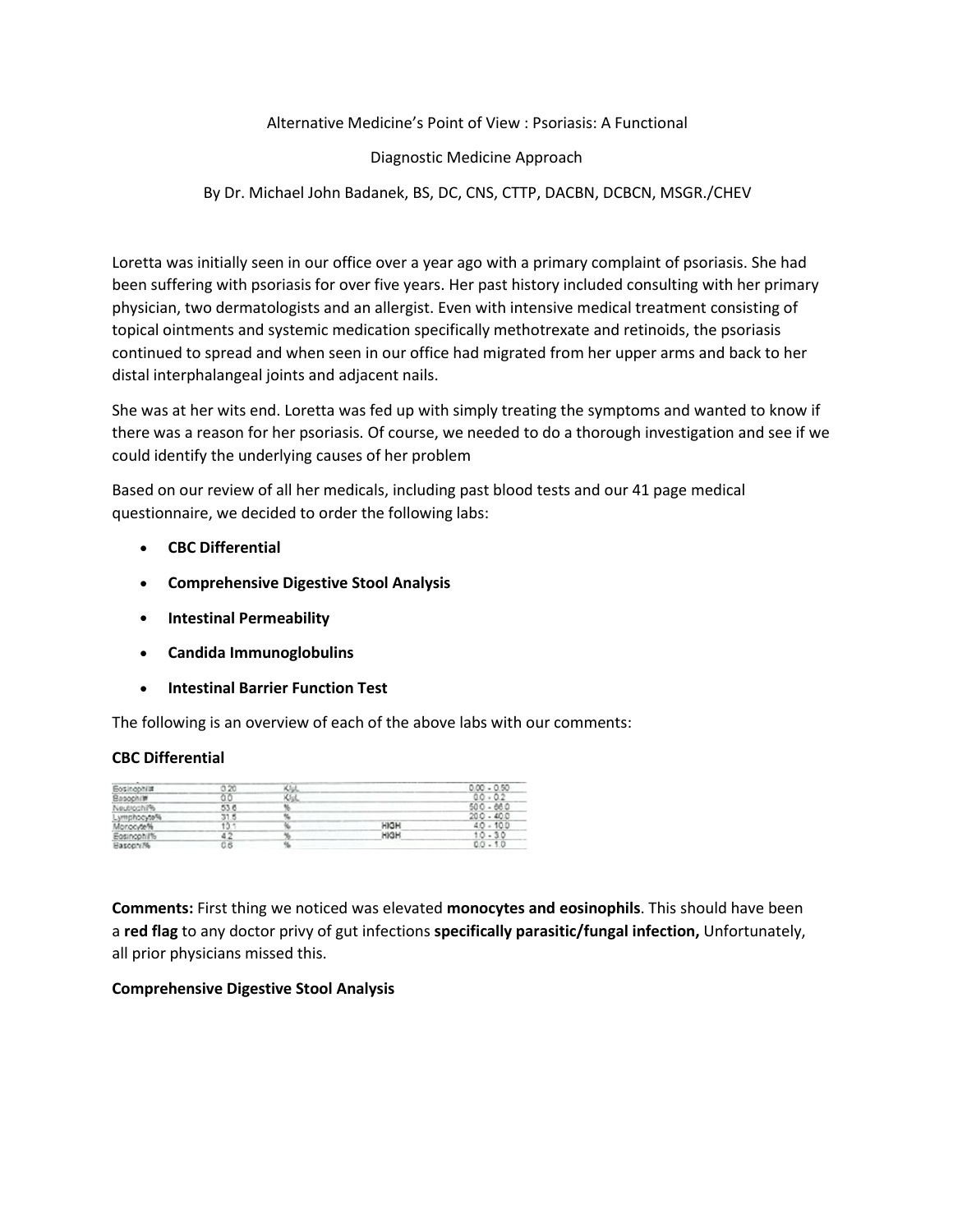|                          | <b>Microbiology</b>                                                                                                    |                                         |
|--------------------------|------------------------------------------------------------------------------------------------------------------------|-----------------------------------------|
| Bacteriology             |                                                                                                                        |                                         |
| 12. Beneficial Bacteria  | Lactobacillus species<br>Escherichia coli<br>Bitidobacterium                                                           | 5NG)<br>$(4 +$                          |
| 13. Additional Bacteria  | alpha haemolytic Streptococcus NP<br>gamma haemolytic Streptococcus<br>Bacillus species NP<br>Klebsiella pneumoniae NP | $\odot$<br>C(1)<br>NP<br>$(1+)$<br>(34) |
| 14. Mycology             |                                                                                                                        |                                         |
|                          | Candida albicans NP C+                                                                                                 |                                         |
|                          | <b>Gut Immunology</b>                                                                                                  |                                         |
| Analyte                  | Result                                                                                                                 | <b>Reference Range</b>                  |
| 3. Exsinophil Protain X. | - 1                                                                                                                    | t28<br>$=7.0$ incg/g                    |
| 4. Calandariin           | $-17$                                                                                                                  | $= 50$ mog/g                            |

**Comments:** Based on the results of the CBC and careful review of Loretta's medical questionnaire, we decided to order a comprehensive digestive stool analysis. As you can see above, the microbiology component of the test revealed a **+1 candida albicans and bottomed-out benefical bacteria.** In addition, her **Eosinophil Protein X** was signficantly **elevated at 12.8.** This indicates a potential **parasitic/fungal infection,** celiac disease and/or food allergies.

#### **Intestinal Permeability Test**

| $\tilde{\gamma}_R$<br><b>USITIN</b>                                                                                         | <b>RON GRISANTI DC</b><br>4200 E North St Sta 14<br>Greenville, SC 29615 |
|-----------------------------------------------------------------------------------------------------------------------------|--------------------------------------------------------------------------|
| Sax: F<br>Collected: July 26, 2006<br>ARN: 0000817042                                                                       |                                                                          |
|                                                                                                                             | <b>Intestinal Permeability</b>                                           |
| ,,,,,,,,,,,,,,,,,<br>Lactulate Percent Recovery<br><b>Nel Range</b><br><b>Hannitol Percent Recovery</b><br><b>Het Range</b> | 1.91<br>681.80<br><b>CONTRACTORS</b> CONTRACTORS<br>24                   |
| ___________<br><b>Lactidose/Mannitol Ratio</b><br><b>Ref Plange</b>                                                         | 0.08<br>$-0.10 - 0.$                                                     |

**Comments:** Concerned that Loretta had a compromised gut integrity, we ordered an **Intestinal Permeability test** and as you can see her **lactulose recovery** was elevated indicating an increase **in intestinal permeability between cells.** This unfortunately resulted in macromolecules, toxins and antigens crossing the intestinal barrier into the lymphatic and circulatory system. This in turn increased the load on the body's detoxification system and stimulated an immune reaction contributing, to what we believed, her psoriasis.

#### **Intestinal Barrier Function Test**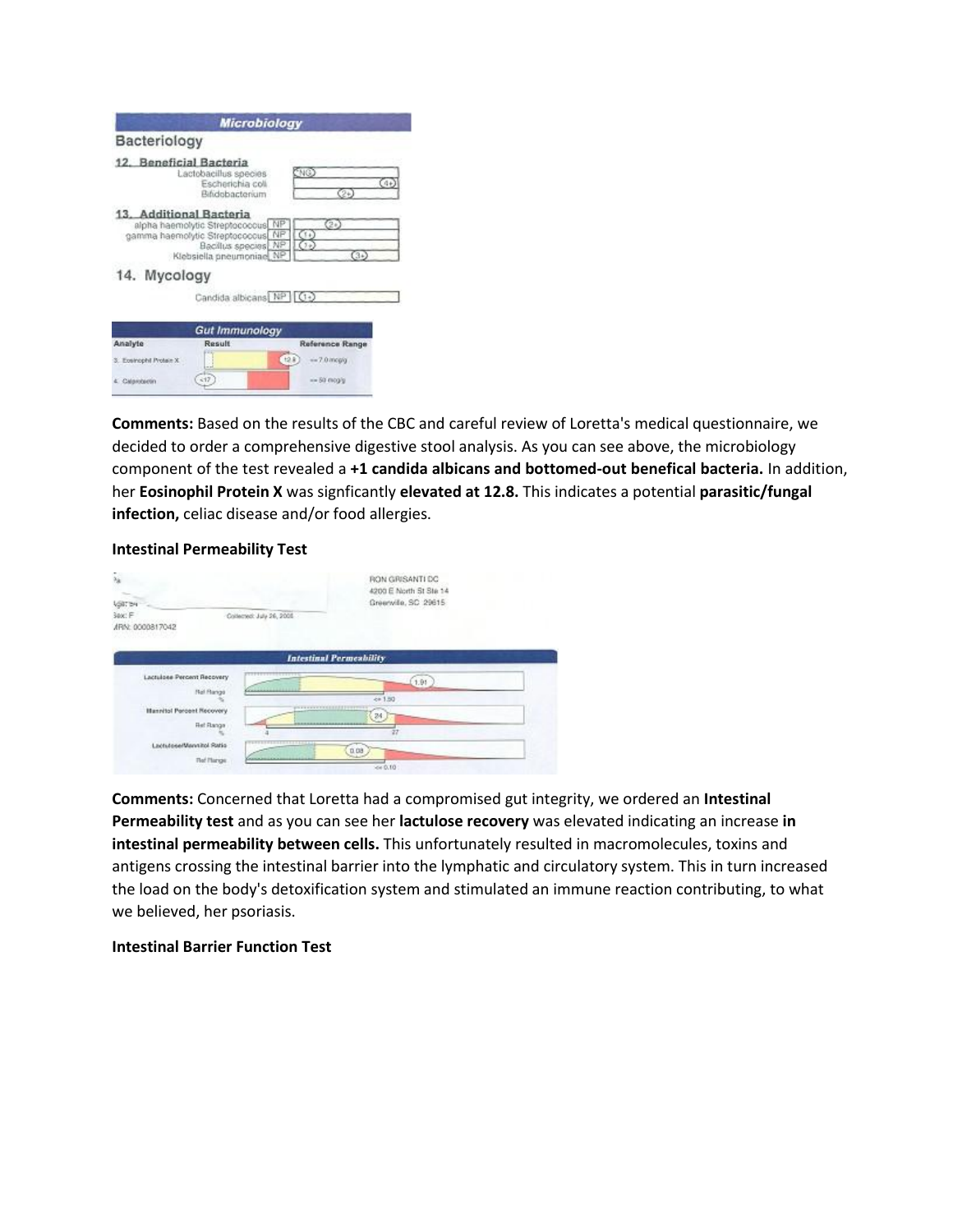| VIE                                        |                                                    | A200 EAST NORTH STREET<br>SUITE 14<br>GREENVILLE, SC. 29615 |              |  |  |
|--------------------------------------------|----------------------------------------------------|-------------------------------------------------------------|--------------|--|--|
|                                            | Blood Drawn                                        | Processed<br>Reported                                       | 15L N        |  |  |
|                                            |                                                    | 89/86/85 89/87/85 89/28/85 189140                           |              |  |  |
| <b>TEST</b>                                | <b>RESULTS</b><br><b>NORMAL</b><br><b>ABNORMAL</b> | <b>REFERENCE</b><br>RANGE                                   | <b>UNITS</b> |  |  |
| <b>KNNNN</b>                               | SUPPERY RESULTS KNAXA                              |                                                             |              |  |  |
| THE FOLLOWING ABNORMALITIES WERE DETECTED: |                                                    |                                                             |              |  |  |
| ISM DIETRRY PROTEIN                        | 2.499世                                             | $488 = 2856$                                                | ng/ml        |  |  |
| InA DIETARY PROTEIN                        | 0.498                                              | $488 = 1117$                                                | nn/ml        |  |  |
| IeM YEAST ANTIBODY                         | 0.4968                                             | $488 = 1876$                                                | ng/ml        |  |  |
| IgM AEROBIC BACTERIA                       | (488)                                              | $488 = 2883$                                                | ng/ml        |  |  |
| IgA REROBIC BACTERIA                       | 09/09/12                                           | $408 - 1161$                                                | ng/al        |  |  |
| IgM ANAEROBIC BACTERIA                     | (483)                                              | $488 - 1792$                                                | na/m1        |  |  |
| IGR RMMERORIC BACTERIA                     | 3,4693                                             | $488 - 675$                                                 | ng/ml        |  |  |

**Comments:** The above is a great test called **Intestinal Barrier Function test.** This is a few steps upfrom the Intestinal Permeability Test and gives more information. As you can see Loretta's IgA and IgM are bottomed out showing **less than 400**. This is NOT good. This is a tell-tale sign that her **primary immune function was shot.**



As you can see above, IgA is the body's **FIRST LINE** of immune function. It is imperative for the body to have a healthy levels of IgA to prevent antigens (bacteria, viruses, fungi, parasites, toxins) from entering the lymphatic and circulatory system. IgA is responsible for **BLOCKING** antigens from adhering to the intestinal wall. Without a rich supply of SigA, the antigens will dig deep into the mucosol lining and enter the lymphatic and circulatory system. NOT GOOD!!

## **Candida Immunoglobulins**